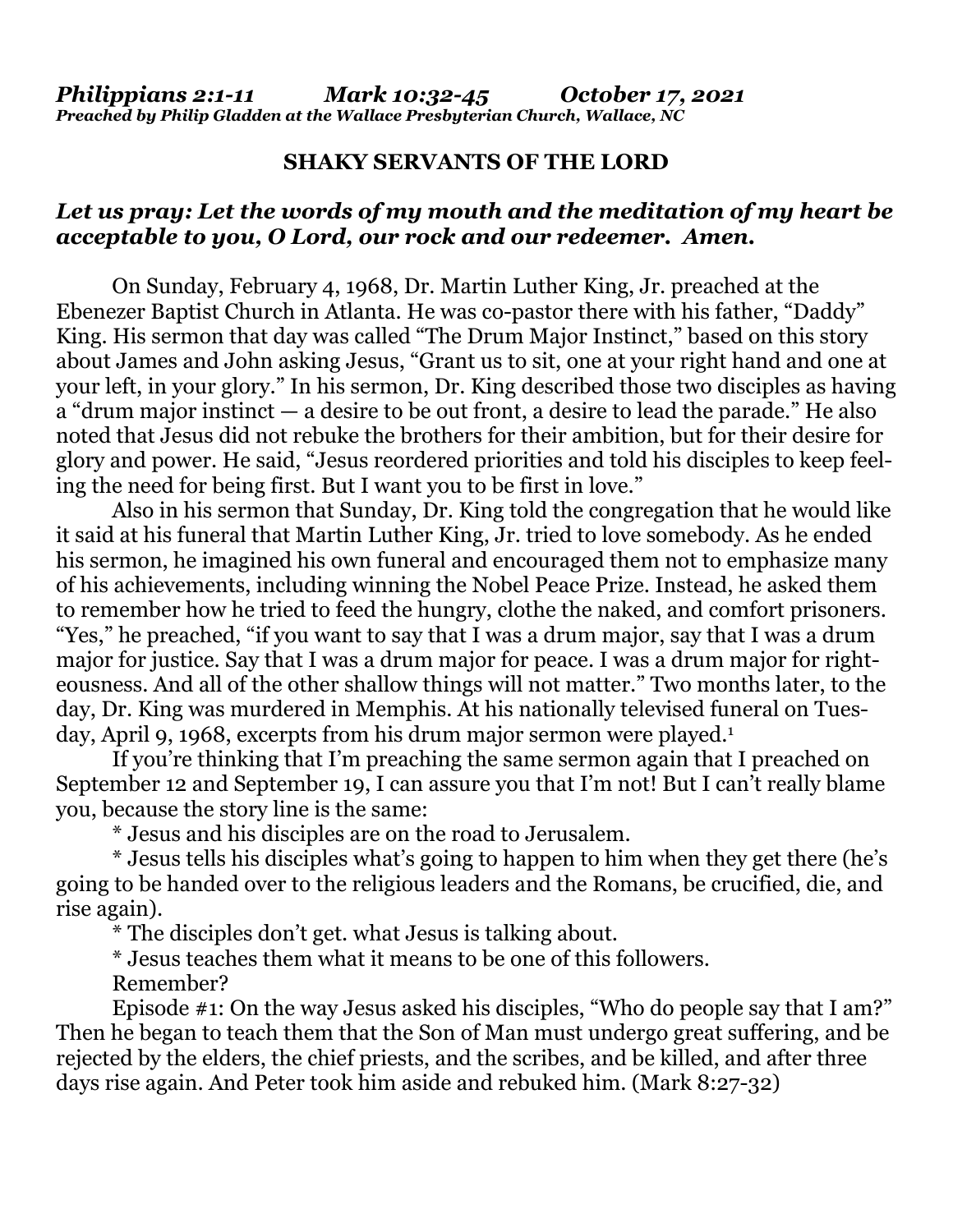Episode #2: They passed through Galilee. He was teaching them that the Son of Man was going to be betrayed into human hands, be killed, and rise again. And further along the way, the disciples argued with one another about who was the greatest. (Mark 9:30-34)

 Episode #3: They were on the road, going up to Jerusalem. Jesus told the disciples what was going to happen to him. He would be handed over to the chief priests and the scribes and condemned to death, then handed over to the Gentiles and abused and killed, and he would rise again. And James and John then asked Jesus, "Teacher, we want you to do for us whatever we ask of you. Grant us to sit, one at your right hand and one at your left, in your glory." (Mark 10:32-37)

 And Jesus's answer every time is the same: If you want to be great, you can't be the drum major, out front trying to lead the parade. Follow me! Here's how he describes what it means to follow our ambition for greatness in the kingdom of God: Deny ourselves; Take up our crosses; Follow him; Lose our lives for his sake and the sake of the gospel; Want to be first? You must be last; Welcome a child in my name; Receive the kingdom of God as a child; Many who are first will be last, and the last will be first; Want to be great? Be a servant of all; Want to be first? Be a slave of all; Don't expect to be served, but to serve.

 In a sermon called "Good News?" William Willimon says, "Jesus promises his disciples not that they shall be in glory with him, rewarded and happy. He promises that if they will follow him they shall share with him in his sufferings and challenges." Then Bishop Willimon gets to the heart of the matter for all of us shaky servants of the Lord: "This is the message that contemporary followers of Jesus have been reluctant to proclaim to the world, perhaps because we're reluctant to hear this message ourselves! Jesus is not a technique for getting what we want out of God; Jesus is God's way of getting what God wants out of us. God wants a world, a world redeemed, restored to God. And the way God gets that is with ordinary people like us who are willing to walk like Jesus, talk like Jesus, yes, and even if need be to suffer like Jesus." To help us visualize what he is talking about, he asks, "Ever seen a church with a sign our front that read, 'Come! Be Crucified! We've Got a Cross that Fits Your Back, Too!'"?2

No, I didn't think so — neither have I.

 Back to the brothers James and John. Maybe they were still basking in all of Jesus's glory that they experienced up on the mountain of transfiguration. Even Peter (who, if anyone could be thought of as the #1 disciple, certainly is) wanted to stay up there where things were pretty great. Remember what Peter said? "Rabbi, it is good for us to be here; let us make three dwellings, one for you, one for Moses, and one for Elijah." (Mark 9:2-8) Honestly, who could blame him for wanting to stay up there and prolong the mountaintop experience? After all, that happened right after Jesus rebuked him and and said, "For those who want to save their life will lose it, and those who lose their life for my sake, and for the sake of the gospel, will save it." (Mark 8:35) Of course, they didn't stay up on the mountain, because they couldn't stay up on the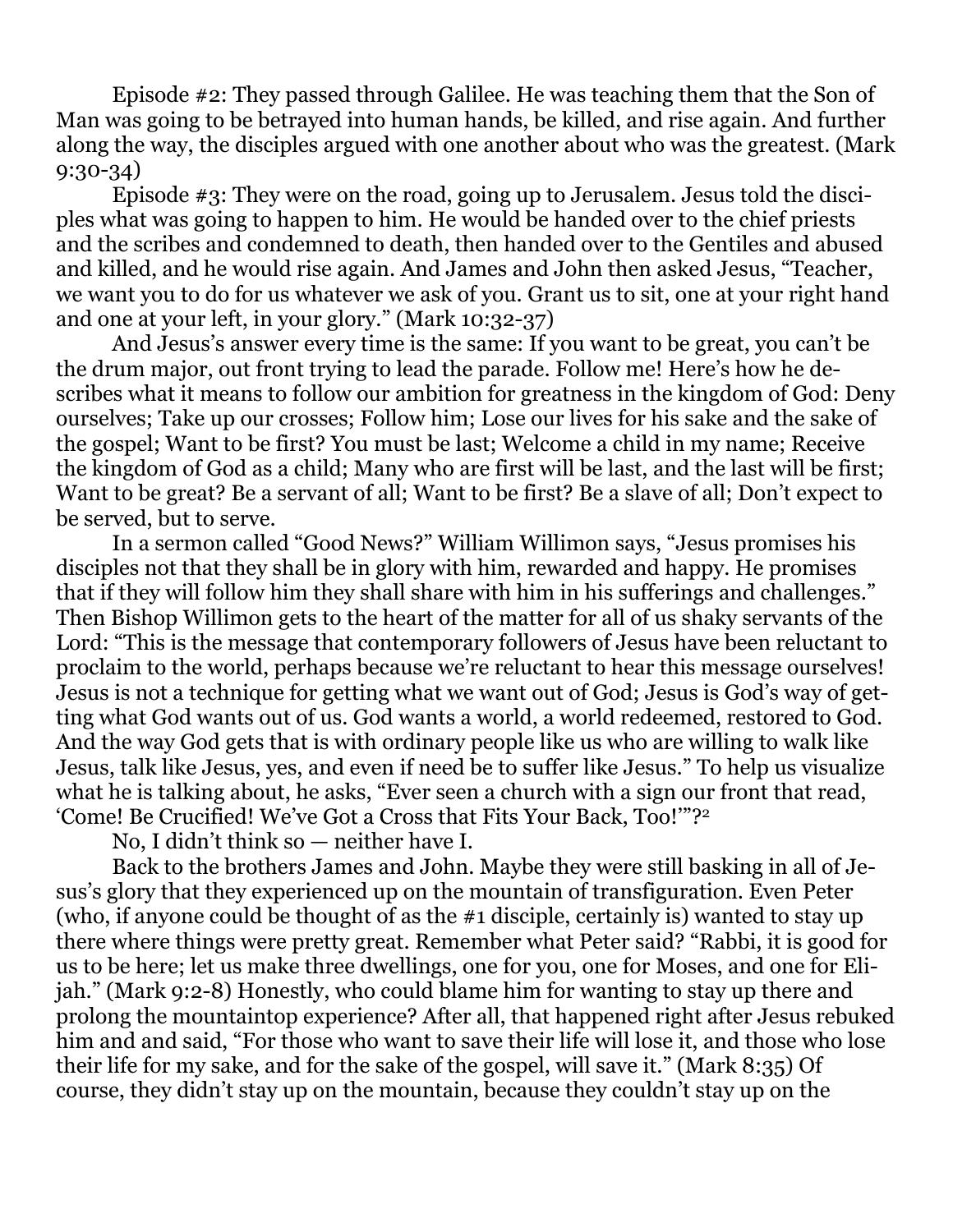mountain, because "the Son of Man came not to be served, but to serve, and to give his life a ransom for many." (Mark 10:45)

 "Let scripture interpret scripture" is important and helpful advice when you're trying to understand what some Bible verses mean. On Wednesday, I sent Bill and Cheryl emails and asked them to change today's epistle lesson from Romans 12:1-8 to Philippians 2:1-11. Now, there is nothing wrong with Romans 12:1-8. It's all about the new life in Christ, and Paul cautions us "not to think of yourself more highly than you ought to think" (Romans 12:3). But it's as if Paul had in mind all of Jesus's teachings about greatness coming from service when he encouraged the Philippian Christian to imitate Christ's humility. Listen again: "Do nothing from selfish ambition or conceit, but in humility regard others as better than yourselves. Let each of you look not to your own interests, but to the interests of others. Let the same mind be in you that was in Christ Jesus, who, though he was in the form of God, did not regard equality with God as something to be exploited, but emptied himself, taking the form of a slave, being born in human likeness. And being found in human form, he humbled himself and became obedient to the point of death — even death on a cross." (Philippians 2:3-8) In a nutshell, Mark 10:45 summarizes what Paul tells us about who Jesus is and what Jesus did — "For the Son of Man came not to be served but to serve, and to give his life a ransom for many."

 In 1911, the Rotary Clubs in the United States held their second national convention in Portland, Oregon. While on an outing on the Columbia River, two Rotarians — Ben Collins, president of the Minneapolis club and J.E. Pinkham from the Seattle club — talked about the best way to organize a Rotary Club. Collins told Pinkham that his club had adopted the organizing principle of "Service, Not Self." The founder of Rotary, Paul Harris, was also on that excursion and Pinkham invited him to join the conversation. Paul Harris asked Mr. Collins to address the convention on that principle. His speech was well received. In 1950, at the Rotary International Convention in Detroit, "Service Above Self" was approved as one of two official mottoes of Rotary. It became the main motto in 1989 because, according to Rotary International, "it best conveys the philosophy of unselfish volunteer service."3

 "Service, Not Self . . . Service Above Self" has served Rotary well as its organizing principle for over one hundred years. If you're looking for an organizing principle for your Christian life, Jesus offers these: "Whoever wishes to become great among you must be your servant, and whoever wishes to be first among you must be slave of all." That certainly doesn't meet the world's standards, 2,000 years ago until today — "You know that among the Gentiles those whom they recognize as their rulers lord it over them, and their great ones are tyrants over them." (Mark 10:42)

 James and John are good examples of how easy it is to get lured in by the ways of the world in terms of greatness and power and authority and acclaim. And when the Romans nailed Jesus to the cross, it certainly must have seemed that the world's ways had won. Even the disciples were dismayed and heartbroken and, to be honest, probably terrified of what would happen next. On top of that, they had all abandoned Jesus,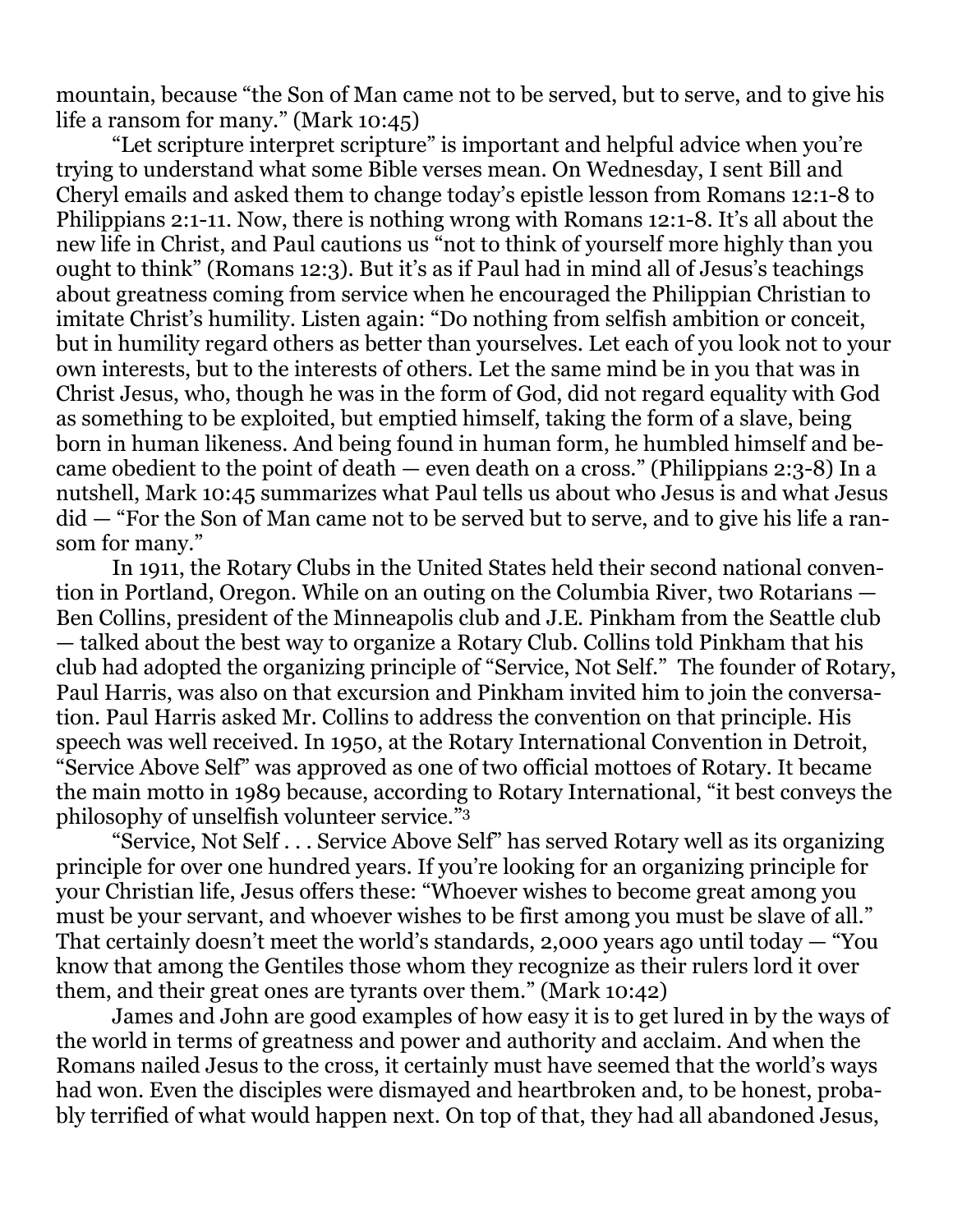the one they had promised to serve. They abandoned him at the very time he served them and us to the very end.

 But, you know what? Jesus didn't abandon his shaky servants all along the way to Jerusalem when they didn't get what he was talking about. Nor did Jesus abandon his shaky disciples after he was raised from the dead and commissioned to go out and serve in his name. And Jesus doesn't abandon us as his shaky servants — even when we succumb to the temptation to make ourselves great at the expense of others. It's a matter of priorities — that's why I found the graphic in today's bulletin so helpful:

Jesus first<br>Others second Yourself last.

 One more story from William Willimon. He writes, "Back when I was at Duke Chapel, I once lamented to a group of students that we attracted so few students in our services on Sunday at Duke Chapel. 'Go easy on yourself,' said one of the students. 'Duke is a very selective school with very bright students,' she said. (I'm thinking, 'Yeah, bright but not all that humble.') 'I think most of them are smart enough to figure out,' she continued, 'that if they gave their lives to Christ, he would only make their lives more difficult. I think it's amazing you get as many students to come to Jesus as you do.' And I thought of Jesus: 'You will drink my cup, you will be baptized with my baptism.' And that's the Good News."4

 And I'm going to end my sermon with the prayer William Willimon used to end his sermon:

*Let us pray: Jesus, help us to hear you. Help us to hear your challenging — sometimes bad — news as our good news. Help us to hear your voice as our summons. Help us to take up your cross daily and walk where you lead. Amen.*